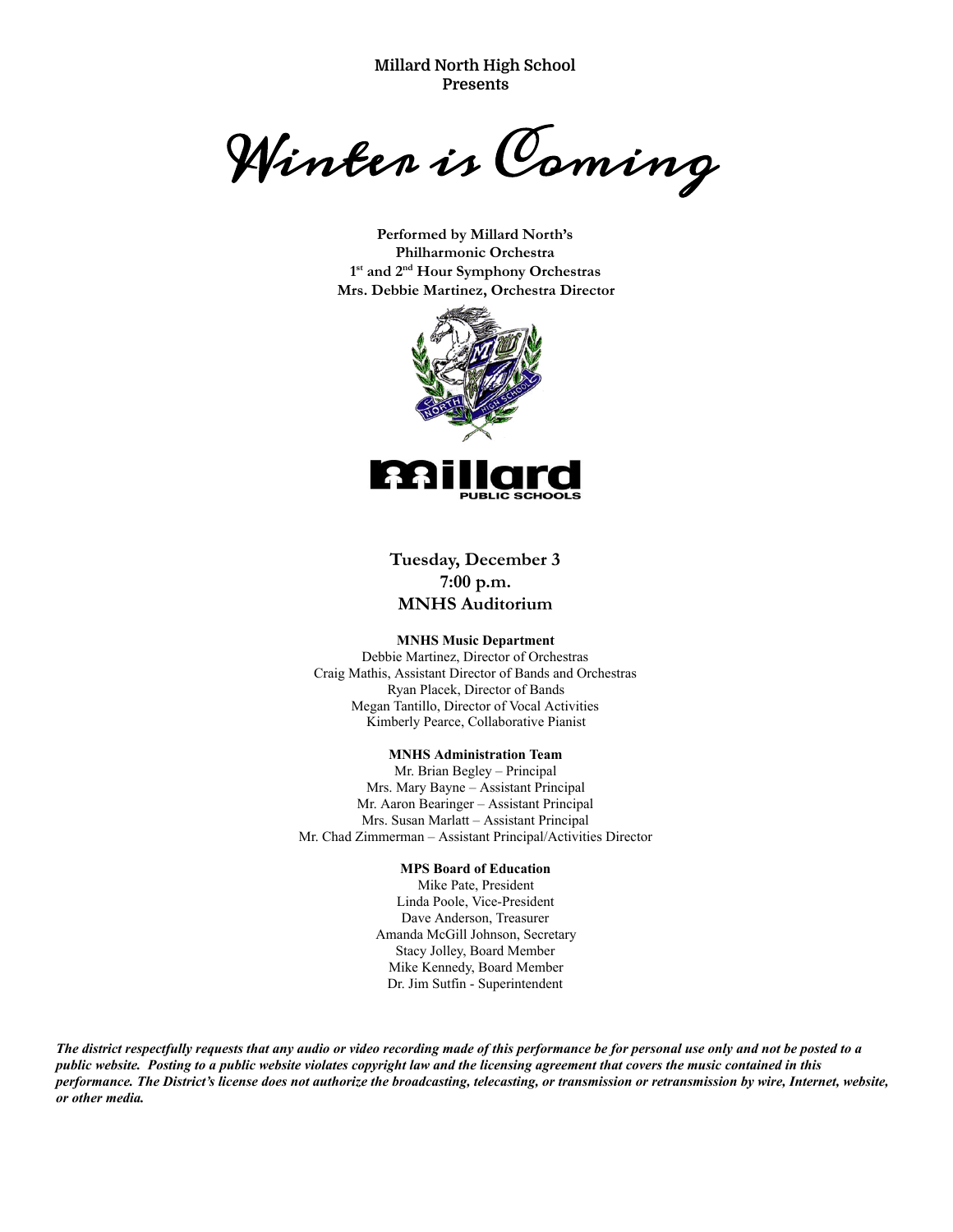| Bedlam Boys                                                                                                                               | Traditional, arr. Steven Frackenpohl        |  |  |  |
|-------------------------------------------------------------------------------------------------------------------------------------------|---------------------------------------------|--|--|--|
| <i>Allegro</i> from Sonata No. 1                                                                                                          | Georg Philipp Telemann, arr. Kirt N. Mosier |  |  |  |
| Moondance<br>Callie Stalnaker, violin soloist; Ness Kobjerowski, drum set                                                                 | Van Morrison, arr. Michael Hopkins          |  |  |  |
| 2 <sup>nd</sup> Hour Symphony Orchestra                                                                                                   |                                             |  |  |  |
| An American Folk Symphony<br>Southern Lullaby<br>П.                                                                                       | Jeffrey S. Bishop                           |  |  |  |
| St. Paul's Suite<br>I. Jig<br>*This piece is a rough-draft performance. St. Paul's Suite is a year-long project piece for<br>second hour. | Gustav Holst                                |  |  |  |
| Theme from Game of Thrones<br>Ness Kobjerowski, drum set                                                                                  | Ramin Djawadi, arr. Larry Moore             |  |  |  |
| 1st Hour Symphony Orchestra                                                                                                               |                                             |  |  |  |
| An American Folk Symphony<br>Ι.<br>Western Swing                                                                                          | Jeffrey S. Bishop                           |  |  |  |
| Brandenburg Concerto No. 3                                                                                                                | J. S. Bach                                  |  |  |  |
| Allegro<br>Ι.<br>*This piece is a rough-draft performance. Brandenburg Concerto No. 3 is a year-long<br>project piece for first hour.     |                                             |  |  |  |
| The Long and Winding Road<br>Ness Kobjerowski, drum set                                                                                   | John Lennon, Paul McCartney                 |  |  |  |
| <b>Combined Orchestras</b><br>Carol of the Bells<br>Ness Kobjerowski, drum set                                                            | Traditional, arr. Michael Hopkins           |  |  |  |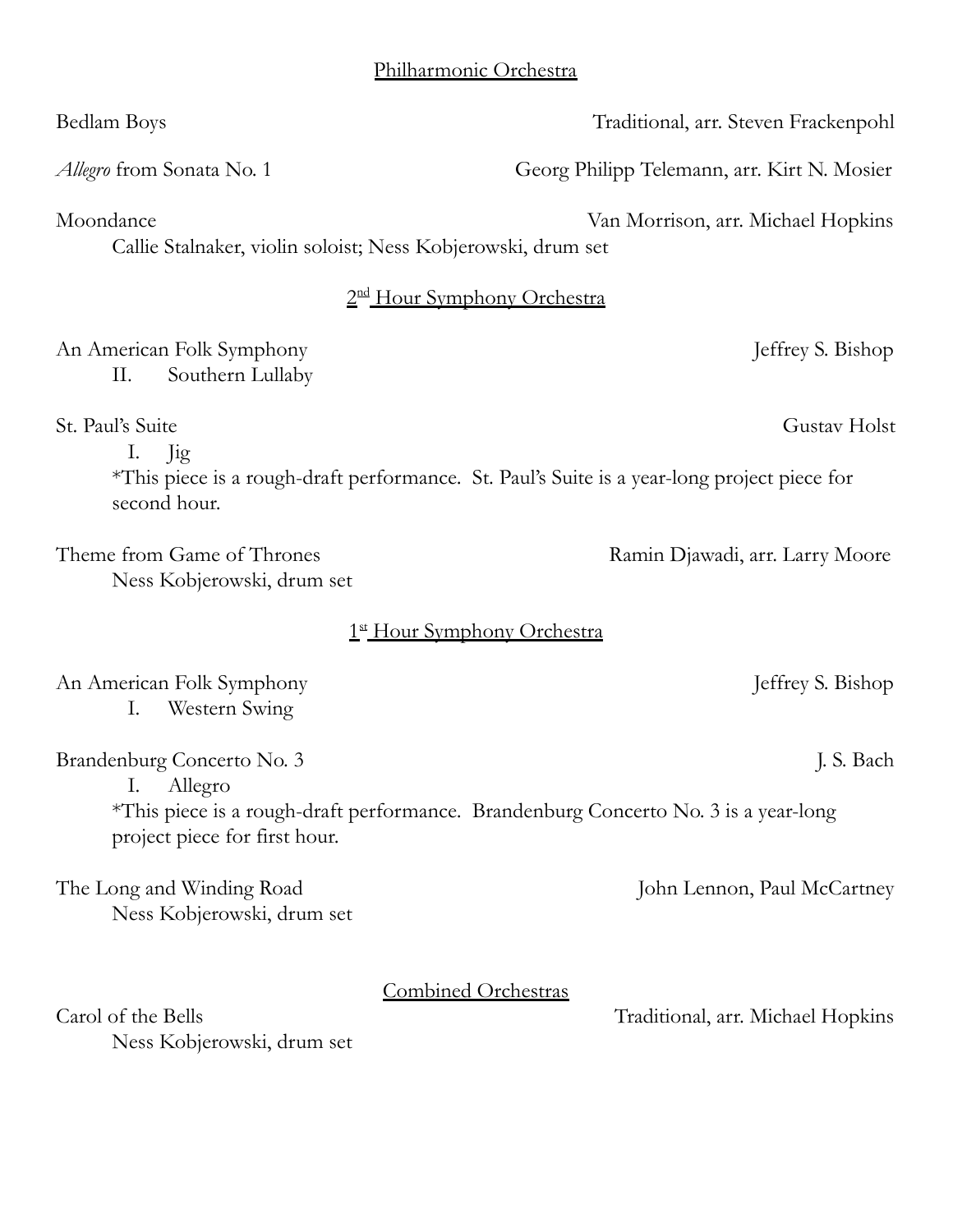## **Philharmonic Orchestra**

### **Violin A**

Teagan Berlin Eunice Cho\* Ellie Hrynkow Abhi Karri Mackenzie Krenk Mona Lao Shiv Lele\* Rachel Louthan Lauren McMahon Gabriel Mitchell Maya Morelli Anisha Patchipulusu Ashmitha Ramalingam\* Stephen Tran\* Ethan Wright Shruti Yadav

\* = Section Leader Team Member

### **Violin B**

Joshua Aleti Amuda Balu Charitha Bodepudi\* Jahleyna Campbell Sai Gade Wenbo Jia Connor Johnson Mahika Kanchanam\* Swayam Kontamwar\* Jolie Smith Callie Stalnaker\* Payton Stone Emmy Stout Noelle Whitbeck\* Mariudi Willbrand Faith Withers Sarah Wood

#### **Viola**

Yazeed Abayazid\* Emma Bockelmann Kiana Davis Rose Hanneman Libby Meade\* Ashvin Nathan Max Reiff Brock Sass Jaylee Stark Praneetha Thutika\* Lauren Vierregger

#### **Cello**

Sophie Baguyos Evan Burns\* Mitchell Estey James Flaugh Eshaan Giri\* Sam Hartman\* Audrey Hillestad Matthew Lowry Jo Miklas Srila Prathivadhi-Bhayankaram Jordan Russell\* Anthony Shakulin

#### **Bass**

Nate Lind\* Conor Michaud\*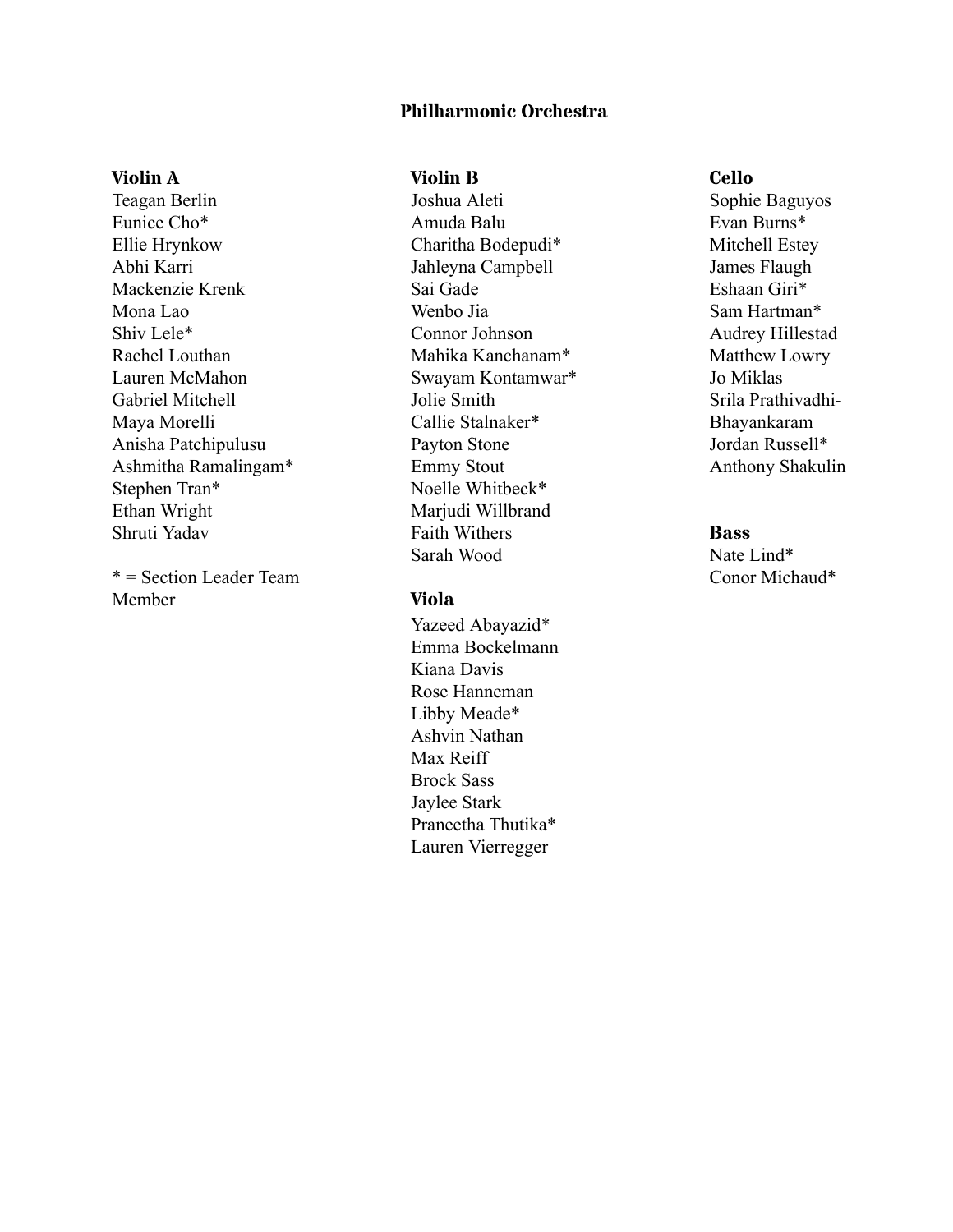## **1 st Hour Symphony Orchestra**

**Violin I**

Jillian Bunjer Niharika Devaraju Liyang Guo Francesca Kerkhofs Sarah Lee\* Sachi Lele Allison Louthan Arjun Ramesh Gracie Schweers\* Juhi Thakker\* Elaine Whetstine\* Rebecca Wright Joseph (Joey) Zhong Jalan Zhu

> \* = Orchestra Leadership Team/Class **Presidents**

#### **Violin II**

Shruti Agrawal Anvitha Boosani Sushmitha Chandasekaran Sanjana Das Katie Fulkerson Robyn Handley Rianna Kopcho Cole Lao Manogna Muktineni Jayadeep Peddyreddy Kristine Roberts Olivia Twedt Adithya Vinod

## **Viola**

Gretchen Braak Emeline Burton Katie Clayton Abby Flaugh Moriah Friesen Davis Hill Michelle Kim\* Cara Lund Fynn Martinez Shivani Mudhelli\* Jack Neville Korbin Welker Addison Williams\*

# **Cello** Tess Crowell Anusha Deshpande Logan Dunlop\* Austin Glasgow Melody Hong Julia Loneman Jeff Luzum Carl Olson\* Abby Siebe-Walles Amelia Tesch

## **Bass**

Madalyn Bair Bryce Herrington\* Nicole Wandrey

Welcome!

We're glad you're here. We have worked hard in preparation for this performance. Out of respect for our musicians, please observe the following guidelines:

- Ringers set to silent or off
- No talking while playing<br>Refrain from flash photos
- Refrain from flash photography during performance
- If you need to leave and come back during the concert, do so in between selections.

Thank you and enjoy the show!

*The district respectfully requests that any audio or video recording made of this performance be for personal use only and not be posted to a public website. Posting to a public website violates copyright law and the licensing agreement that covers the music contained in this performance. The District's license does not authorize the broadcasting, telecasting, or transmission or retransmission by wire, Internet, website, or other media.*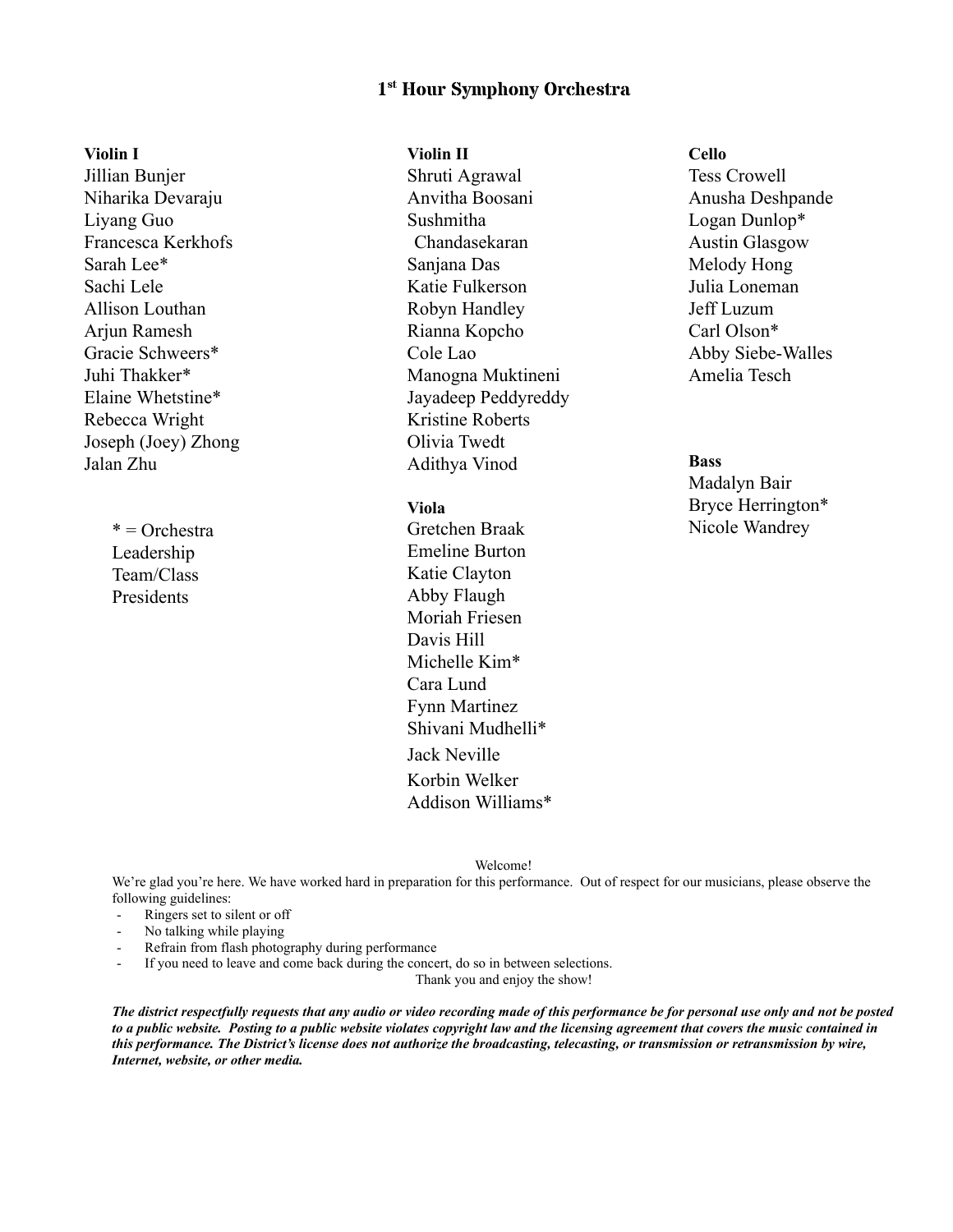# **Upcoming Events:**

| <b>Date</b>             | <b>Time</b>                         | Event                                                                                                 | Location                  |
|-------------------------|-------------------------------------|-------------------------------------------------------------------------------------------------------|---------------------------|
| $12 - 4$                | Noon                                | <b>Chamber Orchestra performs for Sound Health</b>                                                    | <b>UNMC Cancer Center</b> |
| $1 - 27$                | All Day                             | MPS Orchestra Clinic (required for all<br>orch.students)                                              | <b>Ralston Arena</b>      |
| $1 - 27$                | 7 PM                                | MPS Orchestra Concert (required for all<br>orch.students)                                             | <b>Ralston Arena</b>      |
| $1-24$ thru<br>$1 - 26$ | All Day                             | UNO BOCH Festival (selected)                                                                          | <b>UNO/Baxter Arena</b>   |
| $3 - 2$                 | 5PM rehearsal/<br>7:30PM<br>concert | MN Orchestra Concert w/KMS and NMS (req. for<br>grades 10-12) and Concerto Competition<br>Performance | <b>MNHS Auditorium</b>    |
| 3-18 thru<br>$3 - 21$   | Overnight stay                      | Orchestra trip to Atlanta!                                                                            | Atlanta, GA               |
| $4 - 4$                 | All Day                             | <b>UNO String Olympics</b>                                                                            | <b>UNO</b>                |
| $4-9$                   | 7 PM                                | MN Orchestra Concert (required for all<br>orch.students)                                              | <b>MNHS Auditorium</b>    |
| $4-22$ thru<br>$4 - 25$ | <b>TBD</b>                          | <b>District Music Contest (large ensemble competition</b><br>required for 1st hour)                   | Papio/Papio South         |
| $5-2$                   | 4:30 PM                             | MN Orch performs at Oakview (required for<br>seniors)                                                 | <b>Oakview Mall</b>       |
| $5 - 7$                 | 5 PM                                | MN Music Awards Night                                                                                 | <b>Lecture Halls</b>      |
| $5-9$                   | 7 AM-Noon                           | <b>ASTA Young Orch. Festival (req. 9th grade only)</b>                                                | <b>Millard South HS</b>   |
| $5 - 24$                | <b>10 AM</b>                        | MN Orch performs at Graduation (required for 1st<br>and 2nd hour orchestras)                          | <b>Baxter Arena</b>       |
| 7-13 thru<br>$7 - 17$   | <b>TBD</b>                          | Tentative MPS Summer String Studio Camp<br>(high-school level orch. camp)                             | <b>MNHS</b>               |